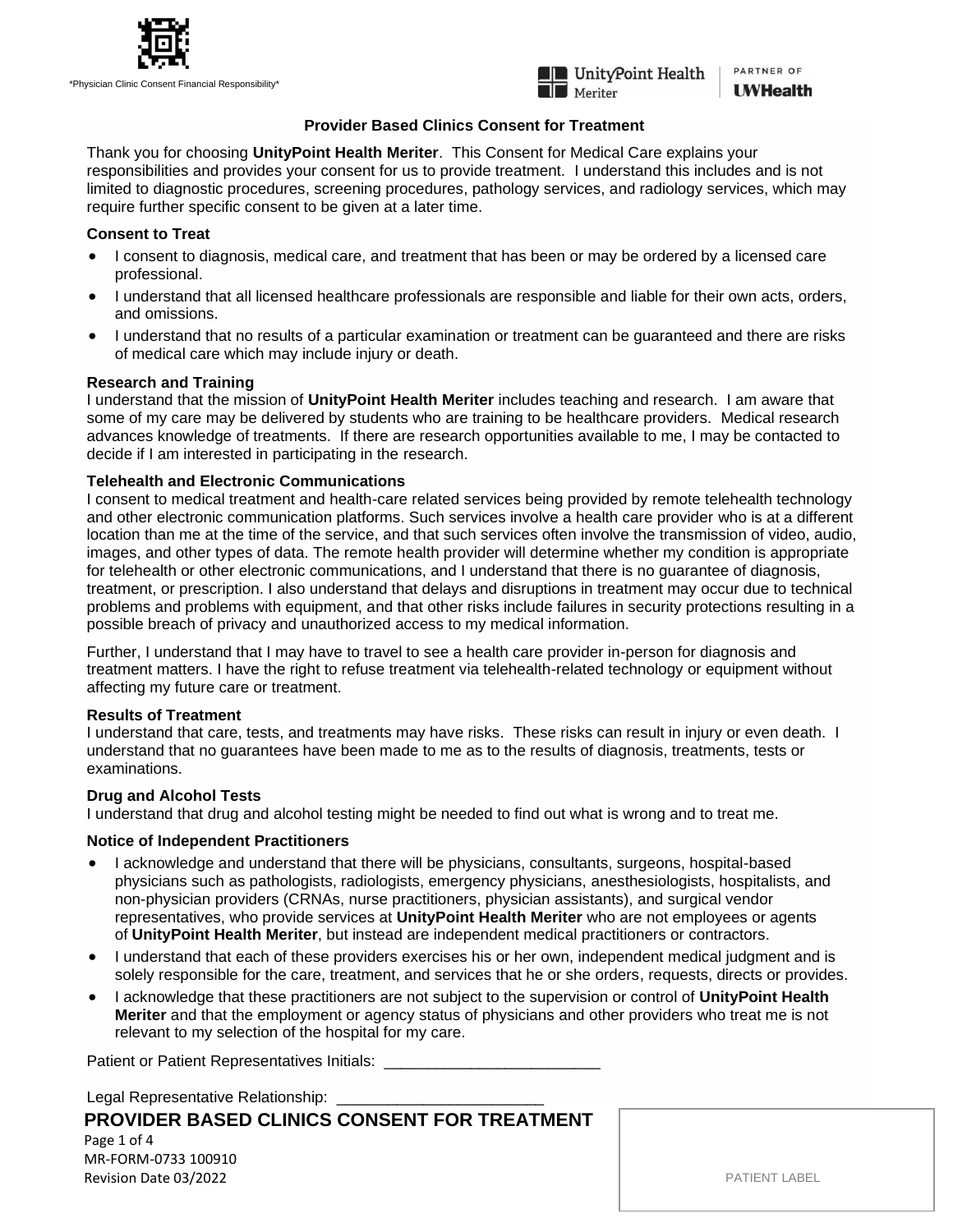

## **Release of Health Records for Payment**

- In order to know what payments are to be made to the hospital for my care, I agree to let the hospital share information about my care and treatment with health insurance companies, health plans, other health programs that process and pay for the care and treatment given, or other companies that agree to do work for those companies, and/or workers' compensation insurance companies and/or employers, if it is a workers' compensation case.
- I agree that if I require testing for HIV/AIDS, the hospital can give testing information, but not the test results, to the insurance companies for payment.
- This release is valid until all bills are paid.

## **Insurance, Health Plan, or Program Rules**

- I understand that I need to follow all the rules of any insurance company or program that pays for my medical bills. Rules include, but are not limited to, getting a second opinion form another healthcare provider or calling the insurance company before having tests or treatments.
- If I do not follow the rules of the insurance company or program, they may not pay for my health care.

## **Payment for Services**

- I understand that I am responsible for all the costs associated with my medical care. I understand by signing this Consent that the hospital and the independent providers agree to bill my health plan, other insurance, Medicare, or Medicaid, on my behalf and I assign my insurance benefits to the hospital and independent providers.
- In order for the hospital and independent providers to bill my insurance, I agree to provide my insurance information to the hospital and they may share the information with my independent providers.
- If the hospital or the independent providers have a contract with my insurance and the care is "medically necessary", I understand that I am responsible for any co-insurance, deductibles and co-pays for the medical care I receive.
- If insurance does not cover my care, I am responsible for the entire cost of the medical care I received.
- I understand that I will receive a bill from the hospital and a separate bill from the independent providers for my care.
- If my insurance doesn't pay, you have my permission to appeal the denial or file a grievance for me. I will assist you with this appeal or grievance and will let you know if the insurance company notifies me of the result of the appeal or grievance.
- For the healthcare services given to me, I agree payment can go directly to the hospital. This includes all payments to be paid for my healthcare and charges for healthcare providers' services billed by the hospital. Payments may come from these sources but are not limited to primary and secondary health insurance, accident insurance, disability or loss-of-time insurance, Medicare, Medicaid and/or workers' compensation or work-related disease claims.

## **Fair Patient Billing Act**.

- I understand that I may receive separate bills from the providers for services provided to me.
- I understand that all providers may not participate in the same insurance plans and networks. If a provider does not participate in my insurance plan, those services may be "out of network." I understand that I may have to pay more for "out of network" services. I am responsible for contacting my insurance company to find out whether the hospital or an independent provider participates in my insurance plan or network.
- If I have questions about my insurance coverage or available benefits, I should contact my insurance plan or my employer. I understand that the hospital and independent providers cannot guarantee my care will be covered by insurance.
- If I cannot pay my bill, I understand that the hospital may have some financial assistance options, including free care, discounted care or interest-free payments. I will ask the hospital billing office or my independent provider whether there is any help for me to pay for my care.

# **PROVIDER BASED CLINICS CONSENT FOR TREATMENT**

Page 2 of 4 MR-FORM-0733 100910 Revision Date 03/2022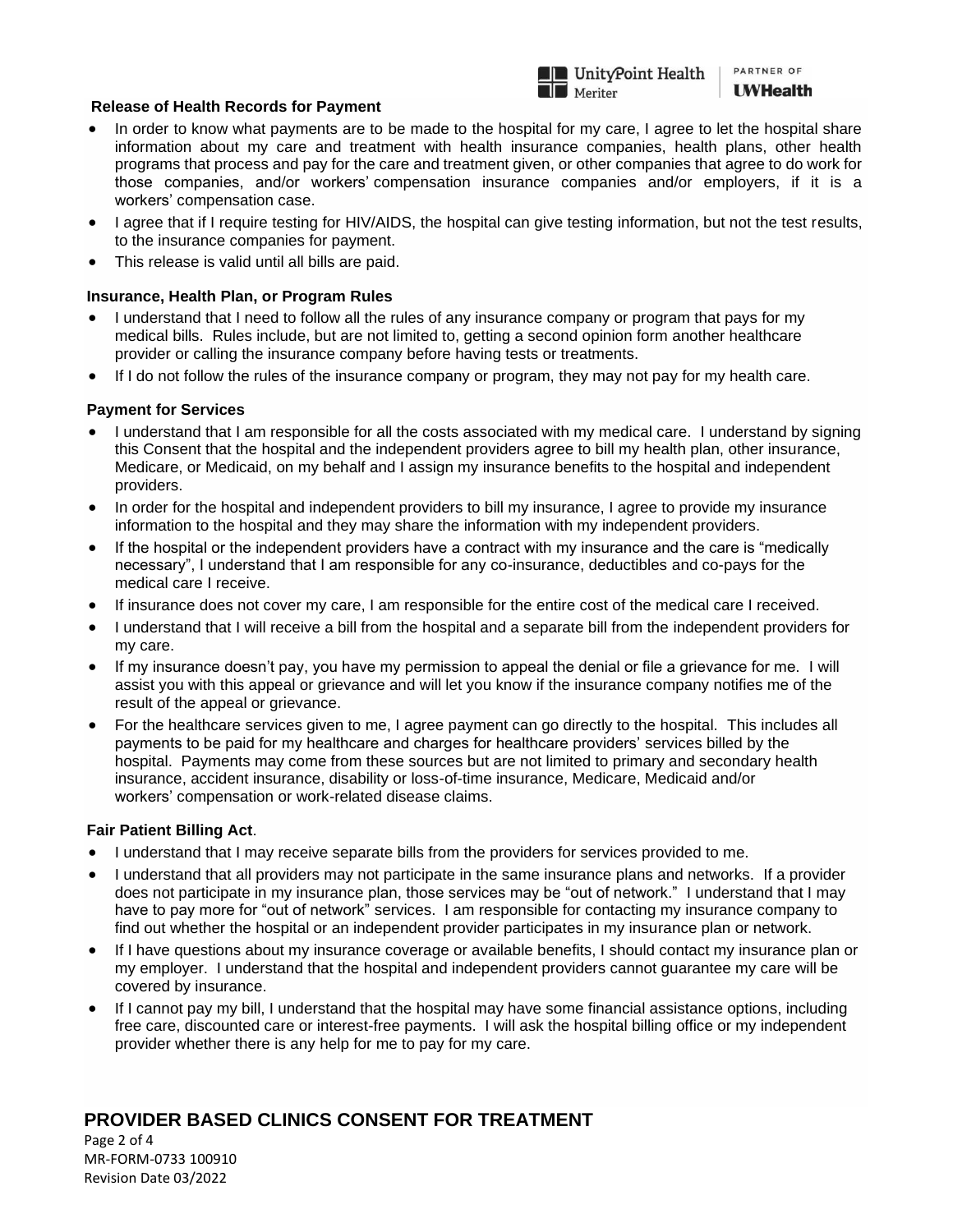#### $\overline{\phantom{a}}$ **Failure to Pay**

- I agree to pay the hospital on time.
- If I fail to pay the bills for my care, I agree that I will pay the costs that are incurred in pursuing payment from me, including collection fees, court fees, attorney's fees and other costs of collection.

PARTNER OF

**UWHealth** 

**InityPoint Health** 

 $\blacksquare$  Meriter

• If I can't pay my bill, I will ask the hospital about its plan for helping patients who cannot pay for their care.

## **Use of My Information.**

You can use my phone numbers, mailing address and email address to contact me about my bill and amounts owed. It is okay for you to leave me a message about my account or my care using my phone number or email address I gave you, including pre-recorded messages or calls made using an auto-dialer.

### **Text Messaging Opt-in**

• UnityPoint Health utilizes an outside vendor for appointment reminders. By providing my mobile phone, I will receive text messages for appointment reminders. At any time, I can reply "Stop" and opt out of receiving text messaging. Standard text messaging rates may apply.

### **Personal Property**

- I understand my personal property may not be secure in my room or other care areas.
- I understand that valuable items should be left at home or I should send them home. Hospital and/or staff are not responsible for lost, stolen, or damaged personal property.

### **Hospital Rules**

- I agree to follow all hospital rules, including, but not limited to, no smoking, no e-cigarettes, no juuls, no vaping, or other forms of nicotine inhalation.
- I understand and agree that if the hospital at any time believes there may be a weapon, explosive device, illegal substance or drug, or any alcoholic beverage in my room or with my belongs, the hospital may search my room and my belongings located anywhere on hospital property, confiscate any of the above items that are found, and dispose of them as appropriate, including delivery of any item to law enforcement authorities.

## **Consent for Photographing or Other Recording**

- I consent to photographs, videotapes, digital or audio recordings, and/or images of my being recorded for security purposes, and/or UnityPoint Health's healthcare operations purposes (e.g., quality improvement activities).
- I understand that the facility retains ownership rights to the images and/or recordings. I will be allowed to request access or copies of the images and/or recordings when technologically feasible unless otherwise provided by law.
- I understand that these images and/or recordings will be securely stored and protected. Images and/or recordings in which I am identified will not be released and/or used without a specific written authorization from me or my legal representative unless it is for treatment, payment, or healthcare operations purposes or otherwise permitted or required by law.
- I agree that photographs may be taken of me and used for my treatment or identification purposes.

### **Notice of Non-Discrimination**

This hospital does not discriminate against any person on the basis of race, color, national origin, disability, or age in admission, treatment, or participation in its programs, services, activities, or employment.